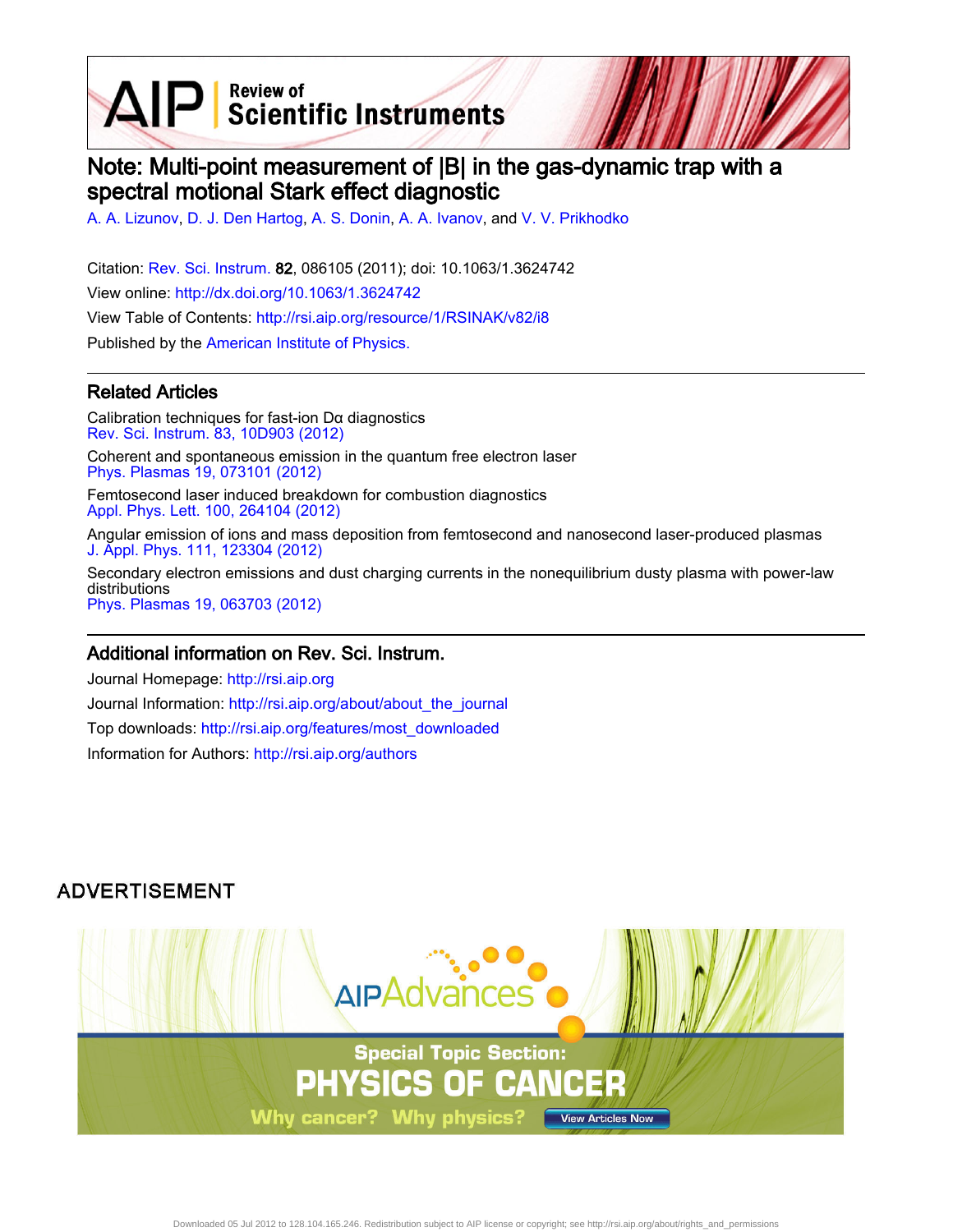## **[Note: Multi-point measurement of |B| in the gas-dynamic trap with a](http://dx.doi.org/10.1063/1.3624742) [spectral motional Stark effect diagnostic](http://dx.doi.org/10.1063/1.3624742)**

A. A. Lizunov,<sup>1[,a\)](#page-1-0)</sup> D. J. Den Hartog,<sup>2</sup> A. S. Donin,<sup>1</sup> A. A. Ivanov,<sup>1</sup> and V. V. Prikhodko<sup>1</sup> <sup>1</sup>*Budker Institute of Nuclear Physics, 630090 Novosibirsk, Russia* <sup>2</sup>*Department of Physics and Center for Magnetic Self-Organization in Laboratory and Astrophysical Plasmas, University of Wisconsin-Madison, Madison, Wisconsin 53706, USA*

(Received 8 March 2011; accepted 19 July 2011; published online 11 August 2011)

An upgraded spectral motional Stark effect diagnostic has been installed on the gas-dynamic trap (GDT) experiment to enable spatially resolved measurement of |B|. A new low-noise charge-coupled device detector, combined with enhancements of the diagnostic neutral beam, allows single-shot profile measurements. Previously only single-point motional Stark effect measurements were possible, and detector noise severely limited measurement precision, requiring multi-shot averaging. The plasma pressure profile in GDT is derived from the measured diamagnetic modification of |B| and used to examine the conditions of stable plasma confinement at high plasma pressure. *© 2011 American Institute of Physics*. [doi[:10.1063/1.3624742\]](http://dx.doi.org/10.1063/1.3624742)

One of the leading candidates for development as a volume neutron source or a fusion system using  $D-He^3$  and  $p-B<sup>11</sup>$  schemes, is a device known as the "gas-dynamic trap" (GDT).<sup>2</sup> This magnetic mirror device confines a hightemperature plasma produced by injection of high-power neutral beams. For a magnetically confined plasma of a given temperature, the neutron source strength is strongly dependent upon the magnitude of the confining magnetic field and the plasma pressure. In the GDT experiment at the Budker Institute in Novosibirsk, Russia, initial measurements of plasma pressure confirmed that it reaches very high values.<sup>2</sup> Plasma pressure was experimentally determined by a motional Stark effect (MSE) diagnostic, $3$  measuring the diamagnetic modification of  $|B|$ . Only single-point motional Stark effect measurements were possible, and detector noise severely limited measurement precision.

The MSE diagnostic relies on the Lorentz electric field  $E = v \times B$  that appears in the frame of reference of a fast atom injected transverse to a magnetic field. For a hydrogen atom injected by a diagnostic neutral beam, the resulting Stark splitting of hydrogen emission lines is linear in magnetic field. In GDT, the magnetic field is typically 0.4–0.5 T, so with a beam velocity of  $2.7 \times 10^6$  m/s, other effects (Zeeman splitting, fine structure of atom energy levels, and other relativistic corrections) contribute negligibly to line splitting compared to Stark splitting. The magnitude of the Stark splitting can be precisely measured with sensitive spectroscopic instrumentation. Since the beam energy, and thus atom velocity, is accurately known, this technique provides a robust method of local magnetic field measurements[.4](#page-3-2)

The original MSE diagnostic at GDT was composed of a hydrogen neutral beam injector with beam energy of 40 keV and equivalent neutral current of 3.5 A. The spectroscopic instrumentation consisted of a 0.5 m Ebert-Fastie

spectrometer with a CCD camera on the exit plane. Obtaining MSE spectra was a time-consuming process, as many spectra were recorded in order to obtain an averaged set with acceptable signal-to-noise. Analysis of the spectra indicated a perpendicular plasma  $β$  that exceeds 40% (plasma  $β$  is the ratio of plasma pressure to magnetic field energy density). This  $\beta$  value is near the theoretically predicted threshold for pressure-driven plasma instabilities. These initial measurements provided strong motivation to install an improved MSE diagnostic with spatial profile measurement capability. This new diagnostic substantially improves and expands |B| and  $\beta$  measurement capability by implementing new spectral recording instrumentation and upgrading the diagnostic neutral beam (DNB).

The primary enhancement of the spectral recording component of the new MSE diagnostic came from implementation of a modern CCD array detector. This has substantially improved the signal-to-noise ratio, enabling simultaneous recording of eight spatial points from a single GDT plasma discharge. The new CCD detector is mounted on the 0.5 m Ebert-Fastie spectrometer previously used. As shown in Fig. [1,](#page-2-0) the Stark-split  $H_{\alpha}$  emitted by the hydrogen DNB is collected at  $\approx 45^\circ$  from the beam direction through a vacuum interface window. The ferroelectric liquid crystal (FLC) shutter serves two purposes. The first is simply as a shutter, to gate integration of the beam emission down to periods of 100  $\mu$ s, allowing examination of the temporal evolution of plasma parameters on a shot-by-shot basis. The second function is polarization, allowing the  $\sigma$  or  $\pi$  components to be emphasized. After the shutter, the light is focused by eight miniature plano-convex lenses ( $f = 50$  mm,  $D = 8$  mm) onto the inputs of eight fiber bundles. The outputs of these bundles are stacked vertically along the entrance slit of the spectrometer. The spectrometer disperses the light horizontally, but preserves this vertical mapping. Thus the CCD detector records eight separate motional Stark spectra, corresponding to the eight spatial measurement points in the plasma. One set of spectra is recorded from each GDT plasma discharge, read

<span id="page-1-0"></span>a) Author to whom correspondence should be addressed. Electronic mail: [lizunov@inp.nsk.su.](mailto: lizunov@inp.nsk.su)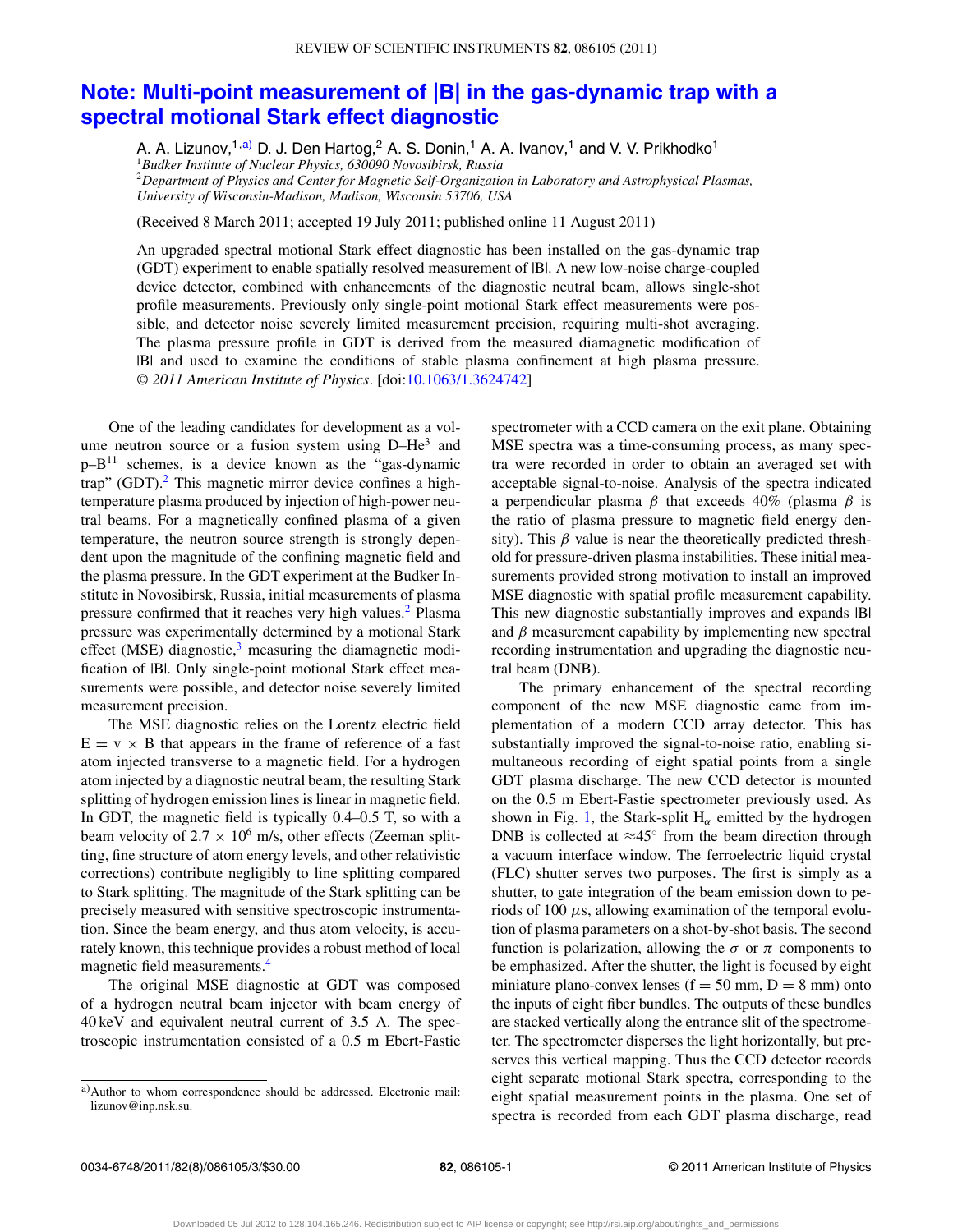<span id="page-2-0"></span>

FIG. 1. (Color online) A schematic view of the new motional Stark effect diagnostic on GDT: 1 – GDT vacuum vessel, 2 – DINA-5M diagnostic beam, 3 – expander volume with differential pump-out, 4 – plasma column cross section, 5 – pneumatic shield covering optics between shots, 6 – vacuum window and ferroelectric liquid crystal (FLC) shutter unit, 7 – assembly of 8 light collecting lenses, 8 – fiber bundle, 9 – Jarrel-Ash 0.5 m spectrometer, 10 – Alta U47 digital CCD detector, 11 – diagnostic server. The eight measurement locations in the plasma correspond to the eight spectra simultaneously recorded on the CCD. The cross section shown is at the fast ion turning point, thus the plasma has a relatively small diameter. The GDT axial magnetic field is perpendicular to the page, so the motional E points upward.

out by the control PC, and sent to the data acquisition server for analysis.

The S/N of the recorded spectra has improved by approximately a factor of four, sufficient for single-shot analysis. This improvement has been achieved despite the fact that this new CCD detector is divided into eight binned strips, each 128 pixels high. Previously, the original CCD detector was vertically binned the entire height of the detector, resulting in more *étendue* for the spectrometer system. But the lower noise of new detector, an Apogee Alta U47 with an E2V CCD47-10 back-illuminated sensor, overcomes this disadvantage. The total detector system noise (in electrons) for each spatial channel is approximately one tenth the noise of the single spatial channel of the original detector. (This system noise includes contributions from the dark current integrated during the 20 ms exposure, dark current integrated during the vertical shift time required for on-chip binning, and read-out amplifier noise.) The new back-thinned sensor also has better quantum efficiency than the original detector and operates at a slightly lower temperature of −27.5 ◦C. The new detector system is controlled and read out by the spectroscopy software KESTREL-SPEC.

A small beam diameter at the focal plane and a high beam current fraction at the full injection energy make the DINA-F110 (Ref. [5\)](#page-3-3) diagnostic neutral beam injector the appropriate instrument for application to space-resolved MSE measurements. The parameters of the original DNB as used to make the initial MSE measurements, and parameters of the new DNB, are shown in Table [I.](#page-2-1) The beam energy has been increased to 50 keV to increase the wavelength spread of the motional Stark spectrum, thus enabling more accurate measurement of the splitting of the individual Stark components.

<span id="page-2-1"></span>TABLE I. Parameters of the diagnostic neutral beam on GDT.

| Parameter                           | Original DNB<br>$(DINA-5M)$ | New DNB<br>$(DINA-F110)$ |
|-------------------------------------|-----------------------------|--------------------------|
| Beam energy                         | $40 \text{ keV}$            | $50 \text{ keV}$         |
| Beam current (neutral H equivalent) | 3.5 A                       | 2.2A                     |
| Pulse duration                      | $0.2 \text{ ms}$            | $5 \text{ ms}$           |
| <b>IOS</b> aperture                 | $80 \text{ mm}$             | $110 \text{ mm}$         |
| Focal length                        | 1.3 <sub>m</sub>            | 1.8 <sub>m</sub>         |
| Beam diameter at focus              | $4.5 \text{ cm}$            | $2.5 \text{ cm}$         |
| Current density at focus            | $0.2$ A/cm <sup>2</sup>     | $0.4$ A/cm <sup>2</sup>  |
| Full energy fraction                | $>95\%$                     | $\approx 80\%$           |

The ion-optical system (IOS) is composed of four electrodes (grids) 110 mm in diameter. The grids have a spherical shape enabling geometrical focusing of the ion beam.

Measuring relatively small modifications of magnetic field with a good accuracy requires precise calibration of the wavelength axis on acquired spectra. The setup of the MSE diagnostic on GDT allows capture of the beam emission spectrum,  $H_{\alpha}$  emission line of the bulk plasma and two emission lines of CII carbon ions at  $\lambda_1 = 657.805$  nm and  $\lambda_2$  = 658.288 nm on the same CCD image. We used the H<sub>α</sub>  $(\lambda = 656.28 \text{ nm})$  and CII  $(\lambda = 658.288 \text{ nm})$  for *in situ* measurement of the spectrometer dispersion.

If one can neglect the fine structure and other corrections of the same order to the Stark spectrum of beam emission, the spectrum can be fit by the simple formula:  $I(\lambda)$  $= C \cdot \sum e^{-(\lambda - \lambda_i)^2/\delta \lambda^2}$ , where  $\lambda_i$  are nine equidistant  $\pi$ - and σ-components and δλ is the line broadening. The best fit delivered the separation between individual lines, which is proportional to  $|B_z|$ . The ∼45° between the beam and sightlines increased the difficulty of fitting MSE data. Due to broadening of beam emission lines, no clear separation between the central  $\sigma$ -peak and two  $\pi$ -wings was visible on acquired spectra. This makes the fit procedure unstable, if both the parameters of split and broadening are being varied. The estimation for the beam emission line broadening (Gaussian curve

<span id="page-2-2"></span>

FIG. 2. (Color online) Sample spectrum acquired in hot-plasma GDT shot. Magnetic field in plasma calculated by the beam emission spectrum:  $|Bz|$  = 0.437 T.